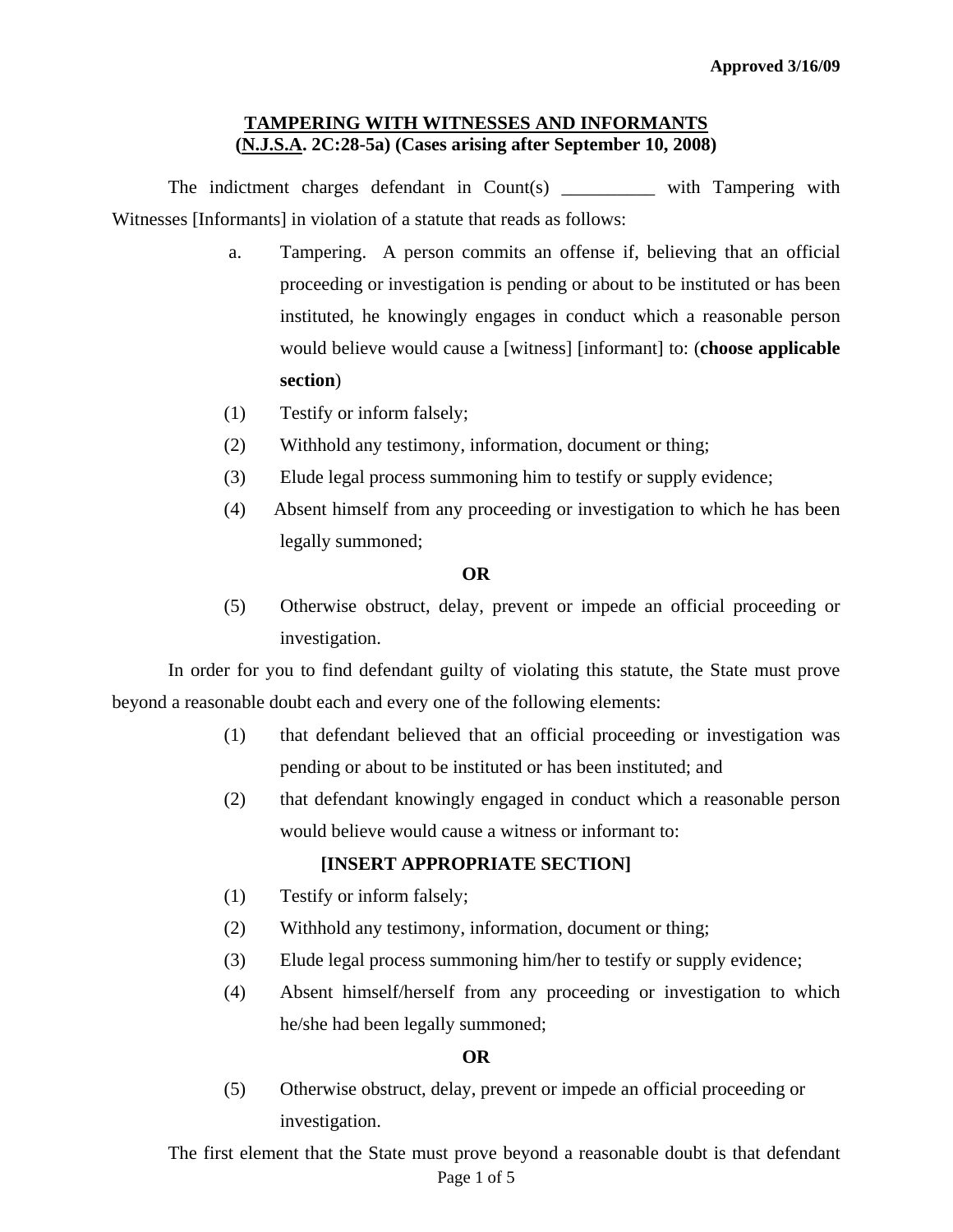believed that an official proceeding or investigation was pending or about to be instituted or had been instituted. This means that the State must prove beyond a reasonable doubt that defendant knew of an official proceeding or that an investigation was pending or that an investigation had been instituted or was aware of facts that would lead a reasonable person to believe that an official action was pending or about to be instituted or had been instituted.<sup>[1](#page-0-0)</sup> "Official proceeding" is defined as:

> A proceeding heard or which may be heard before any legislative, judicial, administrative or other governmental agency or official authorized to take evidence under oath, including any referee, hearing examiner, commissioner, notary or other person taking testimony or deposition in connection with any such proceedings.

 The second element that the State must prove beyond a reasonable doubt is that defendant knowingly engaged in conduct that a reasonable person would believe would cause a [witness] [informant] to:

# **[INSERT APPROPRIATE SECTION]**

- (1) Testify or inform falsely;
- (2) Withhold any testimony, information, document or thing;
- (3) Elude legal process summoning him/her to testify or supply evidence; or
- (4) Absent himself/herself from any proceeding or investigation to which he/she had been legally summoned;

#### **OR**

(5) Otherwise obstruct, delay, prevent or impede an official proceeding or investigation.

 A person acts knowingly with respect to the nature of his/her conduct or the attendant circumstances if he/she is aware that his/her conduct is of that nature, or that such circumstances exist, or he/she is aware of a high probability of their existence. [A person acts knowingly with respect to a result of his/her conduct if he/she is aware that it is practically certain that his/her conduct will cause such a result].<sup>[2](#page-1-0)</sup> "Knowingly," "with knowledge" or equivalent terms have the same meaning.

Knowledge is a condition of the mind that cannot be seen and can only be determined by

 $\frac{1}{1}$ State v. D.A., 191 N.J. 158, 170 (2007).

<span id="page-1-1"></span><span id="page-1-0"></span>In State v. Speth, 323 N.J. Super. 67, 87 (App. Div. 1999), the Court held that the "practically certain" portion of the definition of knowledge "is not an element of the offense and is incompatible with the crime of witness tampering, as it would put undue weight on whether or not defendant's attempt was likely to succeed." But see the next footnote.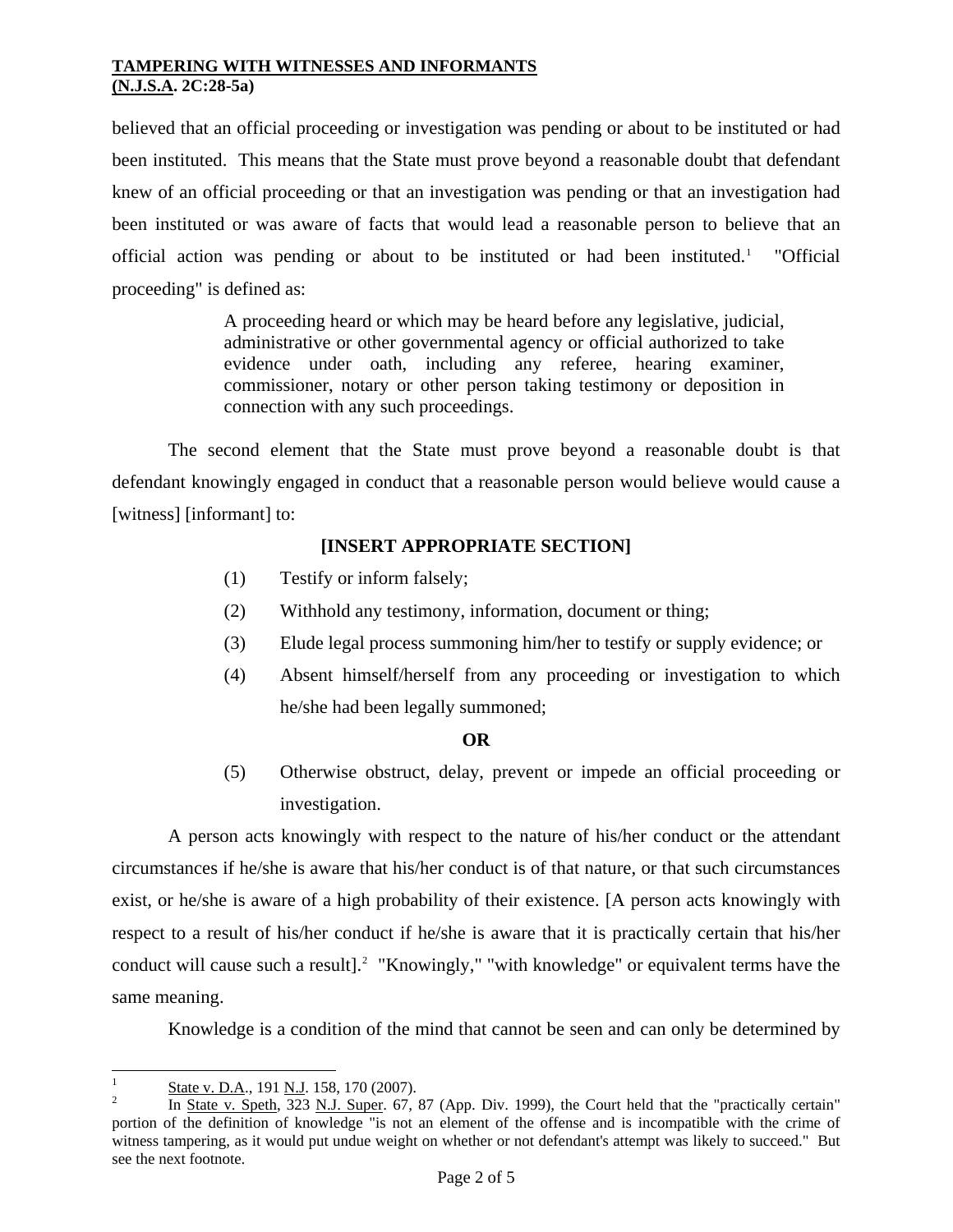inferences drawn from the defendant's conduct, words or acts. It is not necessary for the State to prove the existence of such a mental state by direct evidence such as a statement by the defendant that he/she had a particular knowledge. It is within the power of the jury to find that the proof of knowledge has been furnished beyond a reasonable doubt by inferences which you may draw from the nature of the acts and circumstances surrounding the conduct of the defendant as they have been presented in the evidence you have heard and seen in this case.

## **[CHARGE IN ALL CASES]**

 If the State has failed to prove any one or more of the elements as I have described them to you beyond a reasonable doubt, you must find defendant not guilty of tampering with [witnesses] [informants]. If the State has proven every element beyond a reasonable doubt, you must find defendant guilty of the crime of tampering with [witnesses] [informants].

### **(If the State alleges that the crime involved the second degree offense, charge the following:)**

Our statute provides that Tampering with [a Witness][an Informant]is a crime of the third degree, except that it is a crime of the second degree if the actor employed force or the threat of force.

If you find that the State has proven defendant guilty beyond a reasonable doubt of this crime, then you must determine whether or not the State has proven beyond a reasonable doubt that defendant employed force or threat of force. "Force" means any degree of physical power or strength used against another person, even though it entails no pain or bodily harm and leaves no mark.<sup>[3](#page-1-1)</sup> "Threat of force" means that the words or actions of the defendant must be of such a nature as to convey menace or fear of force to the ordinary person. The State contends that defendant (describe force or threat of force alleged).

 If you find that the State has proven beyond a reasonable doubt that defendant employed force or threat of force, then you must find him/her guilty of Tampering with [a Witness][an Informant] in the second degree. If, on the other hand, you find that the State has failed to prove this element beyond a reasonable doubt, you must find him/her not guilty of Tampering with [a Witness][an Informant] in the second degree.

## <span id="page-2-0"></span>**(If the State alleges that the crime involved the first degree offense, charge the following:)**

Our statute provides that Tampering with [a Witness][an Informant] is a crime of the second degree if the actor employed force or the threat of force.It is a crime of the first degree if the actor employed force or the threat of force, and the conduct occurred during an official

 $\overline{a}$ 

<sup>3</sup> See Model Charge, N.J.S.A. 2C:15-1, Robbery in Second Degree and Model Charge, N.J.S.A. 2C:29-5, Escape; State v. Brannon, 178 N.J. 500, 510 (2004).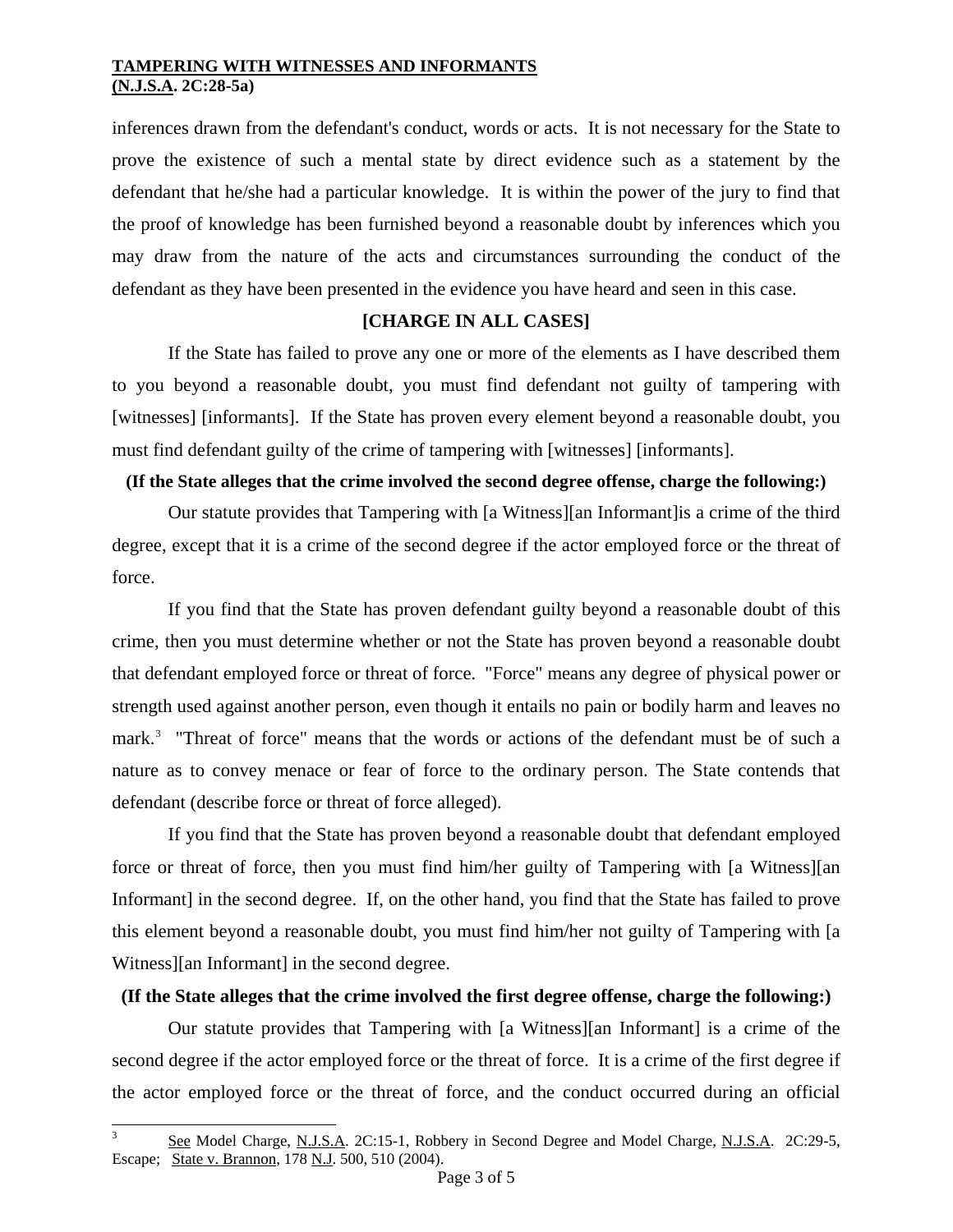proceeding or investigation involving a crime enumerated in a portion of our statutes codified at N.J.S.A. 2C:43-7.2.

 If you find that the State has proven defendant guilty beyond a reasonable doubt of tampering with [a Witness][an Informant], then you must determine whether or not the State has proven beyond a reasonable doubt that the defendant employed force or threat of force. "Force" means any degree of physical power or strength used against another person, even though it entails no pain or bodily harm and leaves no mark.<sup>[4](#page-2-0)</sup> "Threat of force" means that the words or actions of the defendant must be of such a nature as to convey menace or fear of force to the ordinary person. The State contends that defendant (describe force or threat of force alleged).

 If you find that the State has proven defendant guilty beyond a reasonable doubt of tampering with [a Witness] [an Informant] and that he/she employed force or the threat of force, then you must find him/her guilty of Tampering with [a Witness][an Informant] in the second degree. You must then determine whether or not the State has proven beyond a reasonable doubt that -defendant's conduct occurred in connection with an official proceeding or investigation involving a crime s enumerated in a portion of our statutes codified at N.J.S.A.  $2C:43-7.2$ .<sup>[5](#page-3-0)</sup> The State contends that defendant's conduct occurred in connection with an official proceeding or investigation involving the crime(s) of [**INSERT ENUMERATED CRIME AS ALLEGED]**.

I have already defined "official proceeding" for you earlier. [6](#page-3-1)

 Under the law of New Jersey, **[INSERT ALLEGED ENUMERATED CRIME**] is a crime enumerated in N.J.S.A.  $2C:43-7.2$  $2C:43-7.2$  $2C:43-7.2$ <sup>7</sup>

 If you find that the State has proven beyond a reasonable doubt that defendant is guilty of tampering with [a Witness] [an Informant] and employed force or threat of force, then you must find him/her guilty of Tampering with a [Witness][Informant] in the second degree. If, on the other hand, you find that the State has failed to prove beyond a reasonable doubt that defendant

 $\overline{a}$ 

<sup>4</sup> See Model Charge, N.J.S.A. 2C:15-1, Robbery in Second Degree and Model Charge, N.J.S.A. 2C:29-5, Escape; State v. Brannon, 178 N.J. 500, 510 (2004).

<span id="page-3-0"></span>P.L. 1997, c. 117 (para. d, subsec. 2).

<span id="page-3-1"></span>One issue that may arise in a prosecution under this section is whether the State has to prove beyond a reasonable doubt that the defendant knew that the proceeding or investigation of his/her conduct pertains to any of the offenses enumerated in N.J.S.A. 2C:43-7.2 (the No Early Release Act [NERA]). The Committee is divided on the answer to this question, and there is as yet no caselaw that addresses this issue that is directly applicable to this statute. Compare State v. Thomas, 187 N.J. 119, 137-138 (2006) with State v. Sherman, 367 N.J. Super. 324, 350-356 (App. Div. 2004), certif. denied 180 N.J. 356 (2004). 7

<span id="page-3-2"></span>If the nature of the underlying investigation is disputed, the jury should be instructed as to the elements of the enumerated crime in the Model Jury Charges. The State would have to prove the nature of the criminal investigation beyond a reasonable doubt.